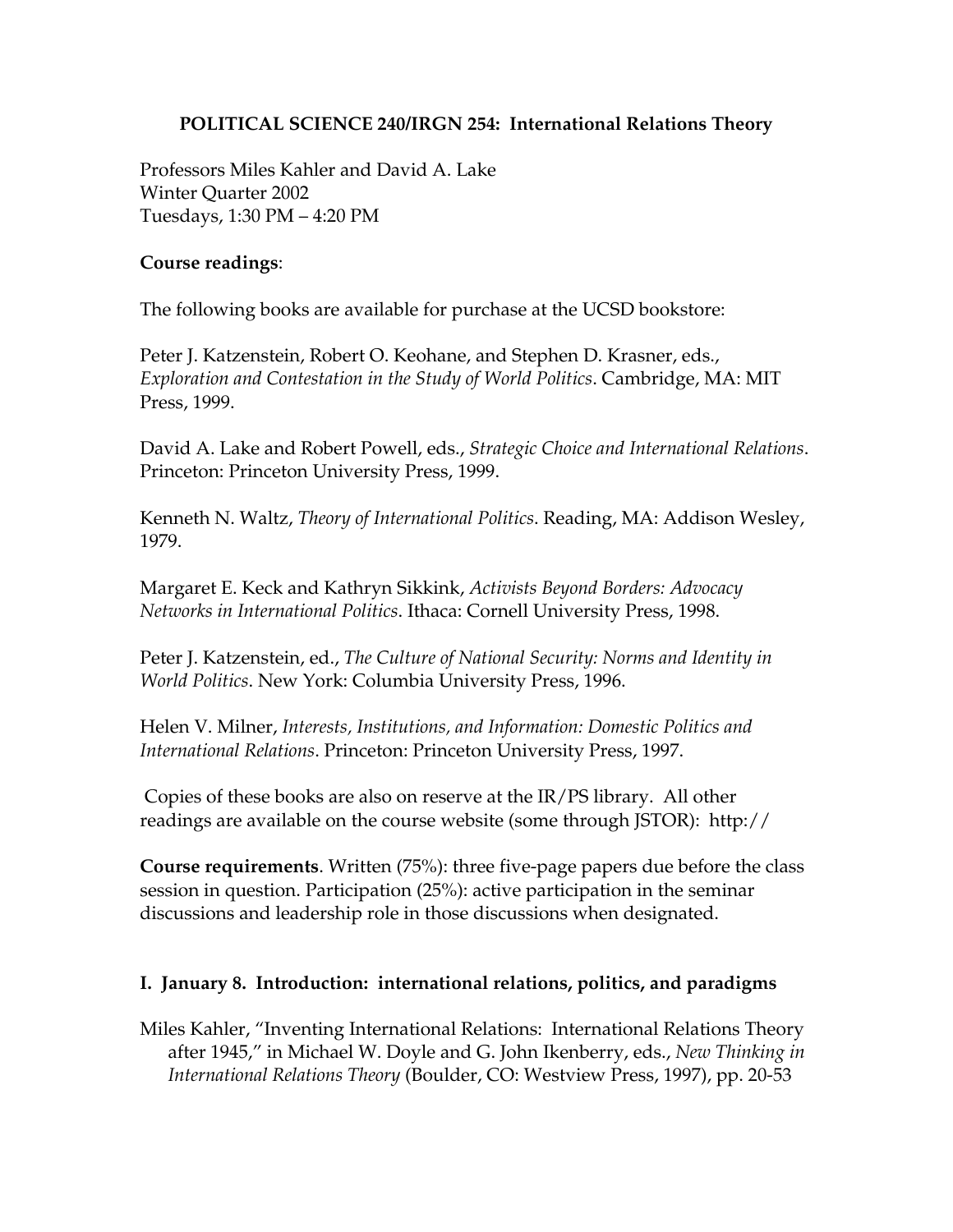- Katzenstein, Keohane, and Krasner, eds., *Exploration and Contestation in the Study of World Politics*, articles by Katzenstein, Keohane, and Krasner; Wœver; Milner; Ruggie. [Also available in *International Organization* 52, 4 (Autumn 1998).]
- David A. Lake and Robert Powell, "International Relations: A Strategic-Choice Approach," in Lake, and Powell, eds., *Strategic Choice and International Relations*, pp. 3-38.

### **II. January 15. Identifying units: states and other international actors**

- Hendrik Spruyt, *The Sovereign State and Its Competitors* (Princeton, NJ: Princeton University Press, 1994), chapters 2, 3, 8, and 9.
- Stephen D. Krasner, "Compromising Westphalia," *International Security* 20, 3 (Winter 1995/96), 115-151.
- Kenneth Waltz, *Theory of International Politics* (Reading, MA: Addison-Wesley, 1979), chapter 5.
- Robert H. Jackson, "Quasi-states, Dual Regimes, and Neoclassical Theory: International Jurisprudence and the Third World," *International Organization* 41, 4 (Autumn 1987), pp. 519-49.
- Ronald L. Jepperson, Alexander Wendt, and Peter J. Katzenstein, "Norms, Identity, and Culture in National Security,"in Katzenstein, ed.,*Culture and National Security*, pp. 33-75.
- Christian Reus-Smit, "The Constitutional Structure of International Society and the Nature of Fundamental Institutions," *International Organization* 51, 4 (Autumn 1997), pp. 555-89.
- Kal Raustiala, "States, NGOs, and International Environmental Institutions," *International Studies Quarterly*, 41, 4 (December 1997), pp. 719-740.

#### **III. January 22. Preferences and perceptions: individuals, groups and beliefs**

- Jeffry Frieden, "Actors and Preferences in International Relations," in Lake and Powell, eds., *Strategic Choice*, pp. 39-76.
- Miles Kahler, "Rationality in International Relations," in Katzenstein, Keohane, and Krasner, eds., *Exploration and Contestation in the Study of World Politics*, pp. 279-301.
- Robert Jervis, "Hypotheses on Misperception," *World Politics* 20, 3 (April 1968), pp. 454-79.
- Arthur A. Stein, "When Misperception Matters," *World Politics* 34, 4 (July 1982), pp. 505-526.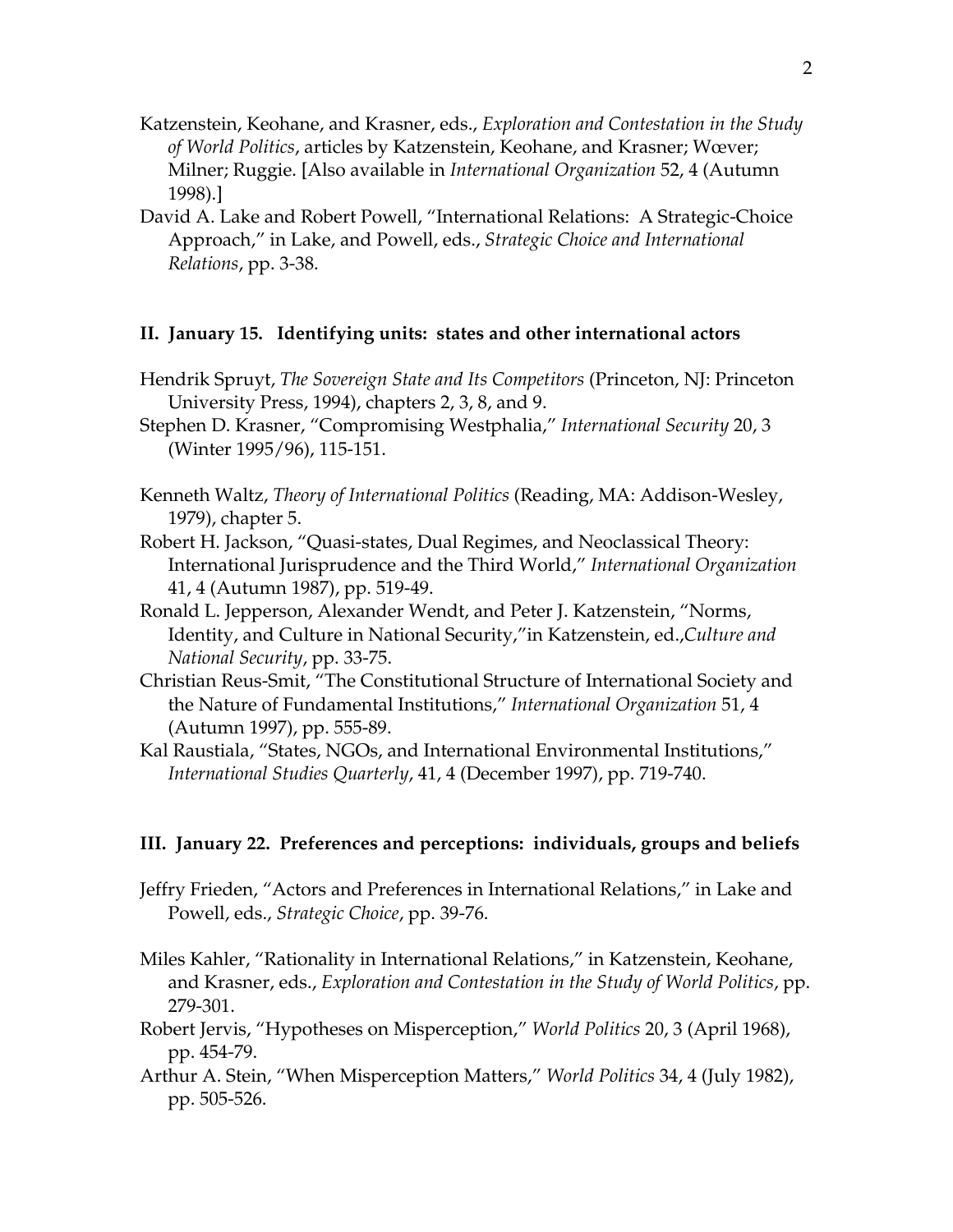Jack S. Levy, "Prospect Theory, Rational Choice, and International Relations," *International Studies Quarterly*, 41, 1 (March 1997), pp. 87-112

Ronald Rogowski, Political Cleavages and Changing Exposure to Trade, *American Political Science Review*, 81, 4 (December 1987), pp. 1121-1137; OR

Jeffry A. Frieden and Ronald Rogowski, "The Impact of the International Economy on National Policies: An Analytical Overview," in Robert O. Keohane and Helen V. Milner, eds., *Internationalization and Domestic Politics* (New York: Cambridge University Press, 1996), pp. 25-47

- Michael Hiscox, "Inter-Industry Factor Mobility and the Politics of Trade," *International Organization*, 55, 1 (Winter 2001), pp. 1-46.
- Chaim D. Kaufman and Robert A. Pape, "Explaining Costly International Moral Action," *International Organization*, 53, 4 (Autumn 1999), pp. 631-668.
- Jack Snyder, *Myths of Empire: Domestic Politics and International Ambition* (Ithaca, NY: Cornell University Press, 1991), pp.1-20 and 66-111.

### **IV. January 29. Domestic institutions and international behavior**

- Ronald Rogowski, "Institutions as Constraints on Strategic Choice," in Lake and Powell, eds., *Strategic Choice*, pp. 115-136
- Graham Allison, "Conceptual Models and the Cuban Missile Crisis," *American Political Science Review* 63 (1969), pp. 689-718.
- Jonathan Bendor and Thomas H. Hammond, "Rethinking Allison's Models," *American Political Science Review* 86, 2 (June 1992), pp. 301-22.
- Milner, *Interests, Institutions, and Information*, chapters 1-4, 9 and one of the remaining chapters (5-8)
- Lisa L. Martin, *Democratic Commitments: Legislatures and International Cooperation* (Princeton, NJ: Princeton University Press, 2000), chapters 1-3, 7, and 8.

Bueno de Mesquita, Bruce, James D. Morrow, Randolph M. Siverson, and Alastair Smith,"An Institutional Explanation of the Democratic Peace," *American Political Science Review* 93 (December 1999), pp. 791-807.

Kenneth A. Schultz, "Do Democratic Institutions Constrain or Inform: Contrasting Two Institutional Perspectives on Democracy and War," *International Organization* 53 (Spring 1999) pp. 233-266.

Peter F. Cowhey, "Domestic Institutions and the Credibility of International Commitments: Japan and the United States," *International Organization* 47, 2 (Spring 1993), pp. 299-326.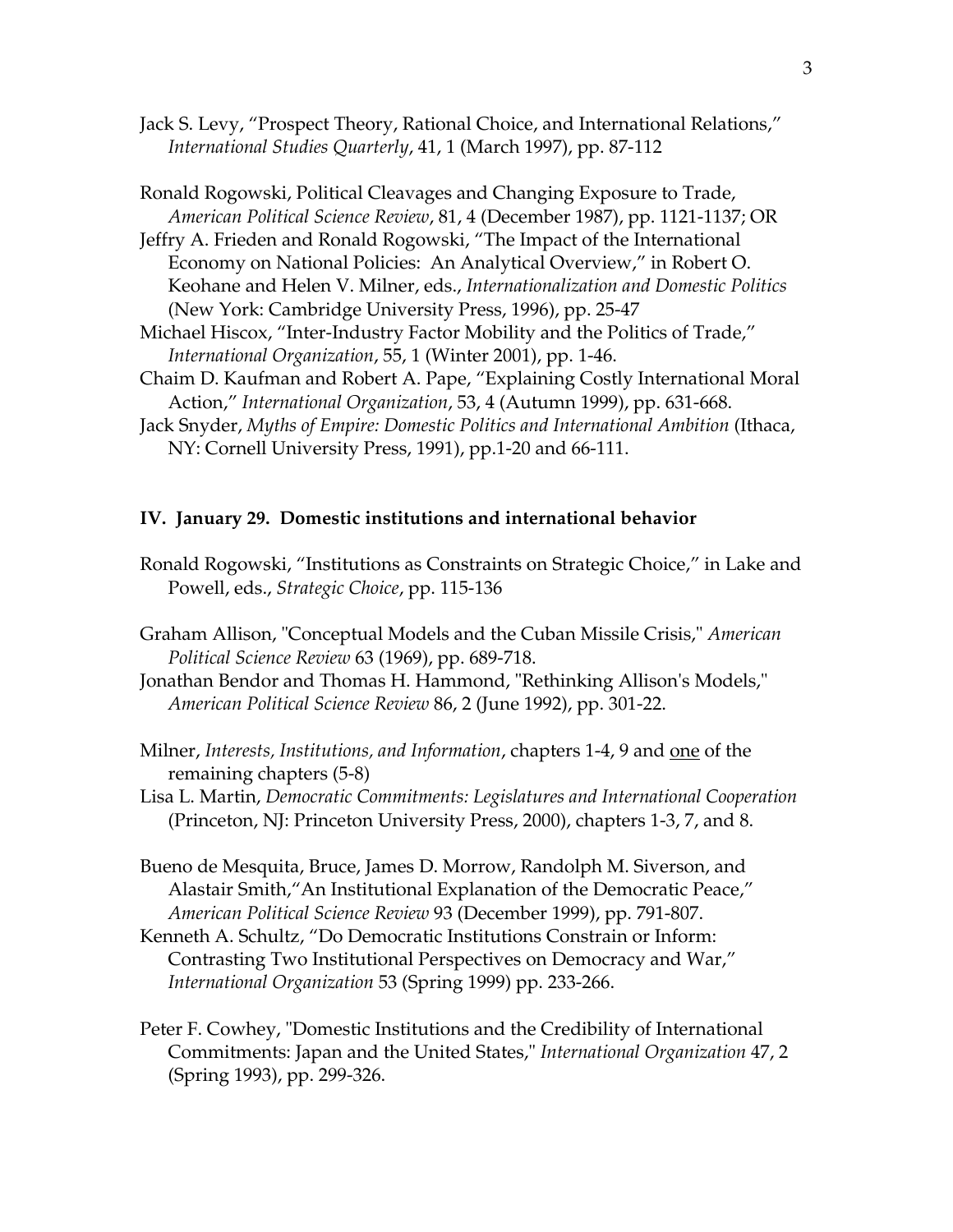Andrew MacIntyre, "Institutions and Investors: The Politics of Economic Crisis in Southeast Asia," *International Organization*, 55, 1 (Winter 2001), pp. 81-122.

### **V. February 5. Relations among units: bargaining, strategic interaction, and alliance formation**

- James D. Morrow, "The Strategic Setting of Choices: Signaling, Commitment, and Negotiation in International Politics," in Lake and Powell, *Strategic Choice*, pp. 77-114
- Kenneth A. Oye, "Explaining Cooperation under Anarchy: Hypotheses and Strategies," in Kenneth A. Oye, ed., *Cooperation under Anarchy* (Princeton, NJ: Princeton University Press, 1986), pp.1-24.
- James Fearon, "Bargaining, Enforcement, and International Cooperation," *International Organization*, 52, 2 (Spring 1998), pp. 269-305.
- Robert Powell, *In the Shadow of Power: States and Strategies in International Politics* (Princeton, NJ: Princeton University Press, 1999), chapters 1, 3, 4, and 5.

Waltz, *Theory of International Politics*, pp. 116-128 and 161-170.

- Stephen Walt, *The Origins of Alliances* (Ithaca, NY: Cornell University Press, 1987), chapters 1, 2, and 5.
- Thomas Risse-Kappen, "Collective Identity in a Democratic Community: The Case of NATO," in Katzenstein, ed., *Culture of National Security*, pp. 357-399.

#### **VI. February 12. Relations among units: anarchy, hierarchy, and networks**

Waltz, *Theory of International Politics*, pp. 102-116 and 138-160.

- Robert Jervis, "Cooperation Under the Security Dilemma," World Politics, 30 (1978), pp. 167-214.
- Alex Wendt, "Anarchy is What States Make of It: The Social Construction of Power Politics," *International Organization* 46 (Spring 1992), 391-425.
- Michael W. Doyle, *Empires* (Ithaca, NY: Cornell University Press, 1986), chapters 1 and 13.
- David A. Lake, "Anarchy, hierarchy, and the variety of international relations," *International Organization*, 50, 1 (Winter 1996), pp. 1-34.

Keck and Sikkink, *Activists Beyond Borders*, chapters 1, 4 and 6.

#### **VII. February 19. Relations among units: international institutions**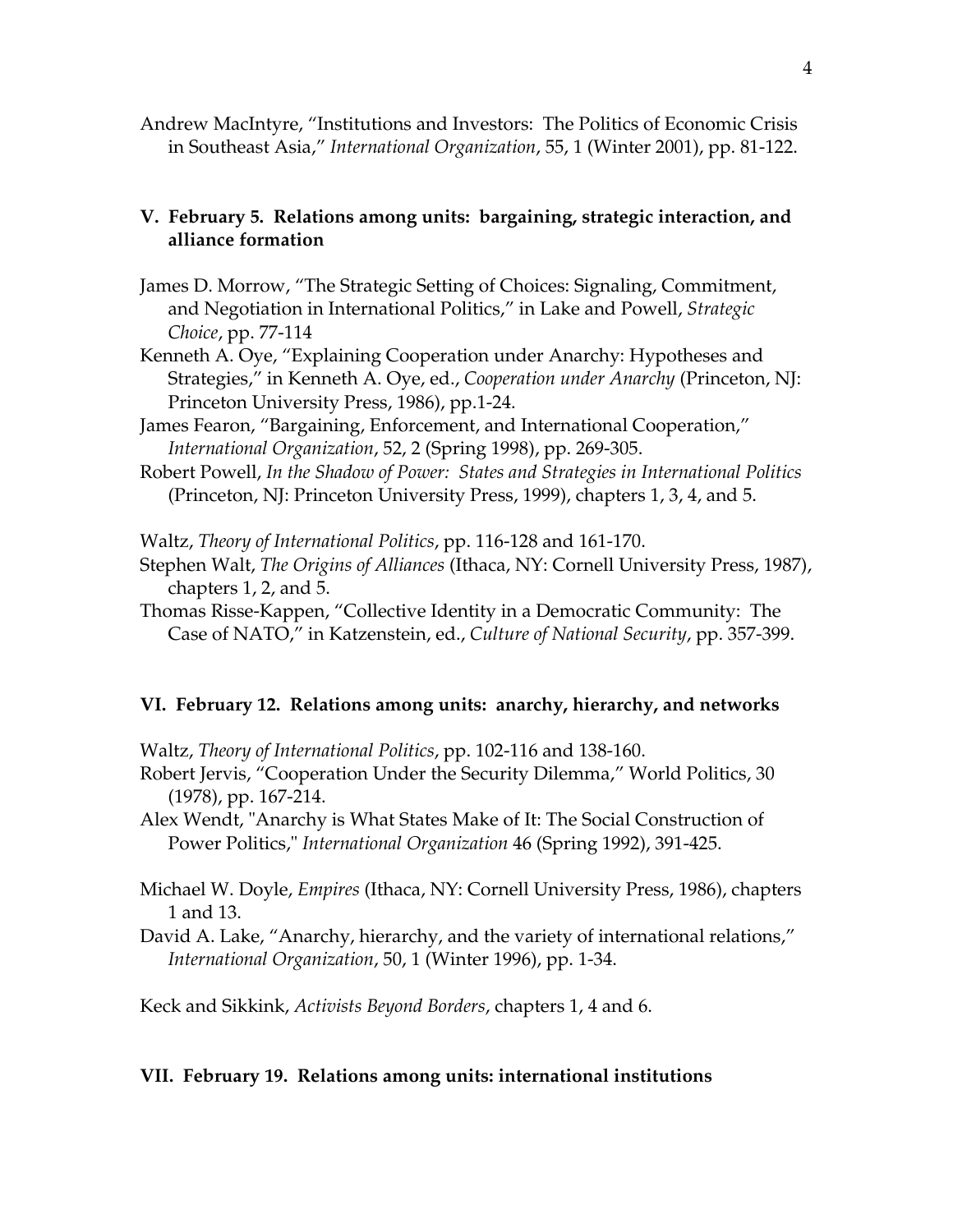- Peter Gourevitch, "The Governance Problem in International Relations," in Lake and Powell, eds., *Strategic Choice*, pp. 137-164.
- Lisa L. Martin and Beth Simmons, "Theories and Empirical Studies of International Institutions," in Katzenstein, Keohane, and Krasner, eds., *Exploration and Contestation*, pp. 89-117.
- James G. March and Johan P. Olsen, "The Institutional Dynamics of International Political Orders," in Katzenstein, Keohane, and Krasner, eds., *Exploration and Contestation*, pp. 303-329.
- Robert O. Keohane, *After Hegemony: Cooperation and Discord in the World Political Economy* (Princeton, NJ: Princeton University Press, 1984), chapters 5 and 6.
- Judith Goldstein, Miles Kahler, Robert O. Keohane, and Anne-Marie Slaughter, eds., *Legalization and World Politics*, chapters by Abbott et al., Abbott and Snidal, Kahler. [Also available in *International Organization* 54, 3 (Summer 2000)]
- Barbara Koremenos, Charles Lipson, and Duncan Snidal, "The Rational Design of International Institutions," *International Organization* 55, 4 (Autumn 2001), pp.761-799.
- George W. Downs, David M. Rocke, and Peter N. Barsoom, "Managing the Evolution of Multilateralism," *International Organization*, 52, 2 (Spring 1998), pp. 397-419.

### **VIII. February 26. Systems, environments, and outcomes**

- Miles Kahler, Evolution, Choice, and International Change," in Lake and Powell, eds., *Strategic Choice*, pp. 165-196
- Waltz, *Theory of International Politics*, pp.170-193.
- Robert Jervis, *System Effects: Complexity in Political and Social Life* (Princeton, NJ: Princeton University Press, 1997), chapters 1, 2 and 4.
- Lars-Erik Cederman, *Emergent Actors in World Politics: How States and Nations Develop and Dissolve* (Princeton, NJ: Princeton University Press, 1997), chapters 1-3.
- Bruce Russett and John Oneal, *Triangulating Peace: Democracy, Interdependence, and International Organizations* (New York: W. W. Norton, 2001), chapters 1, 4-6.
- Geoffrey Garrett, "Global Markets and National Politics: Collision Course of Virtuous Circle?" in Katzenstein, Keohane, and Krasner, eds., *Exploration and Contestation*, pp. 147-184.

## **IX. March 5. Explaining war**

James D. Fearon, "Rationalist Explanations for War," *International Organization*, 49 (1995), pp. 379-414.